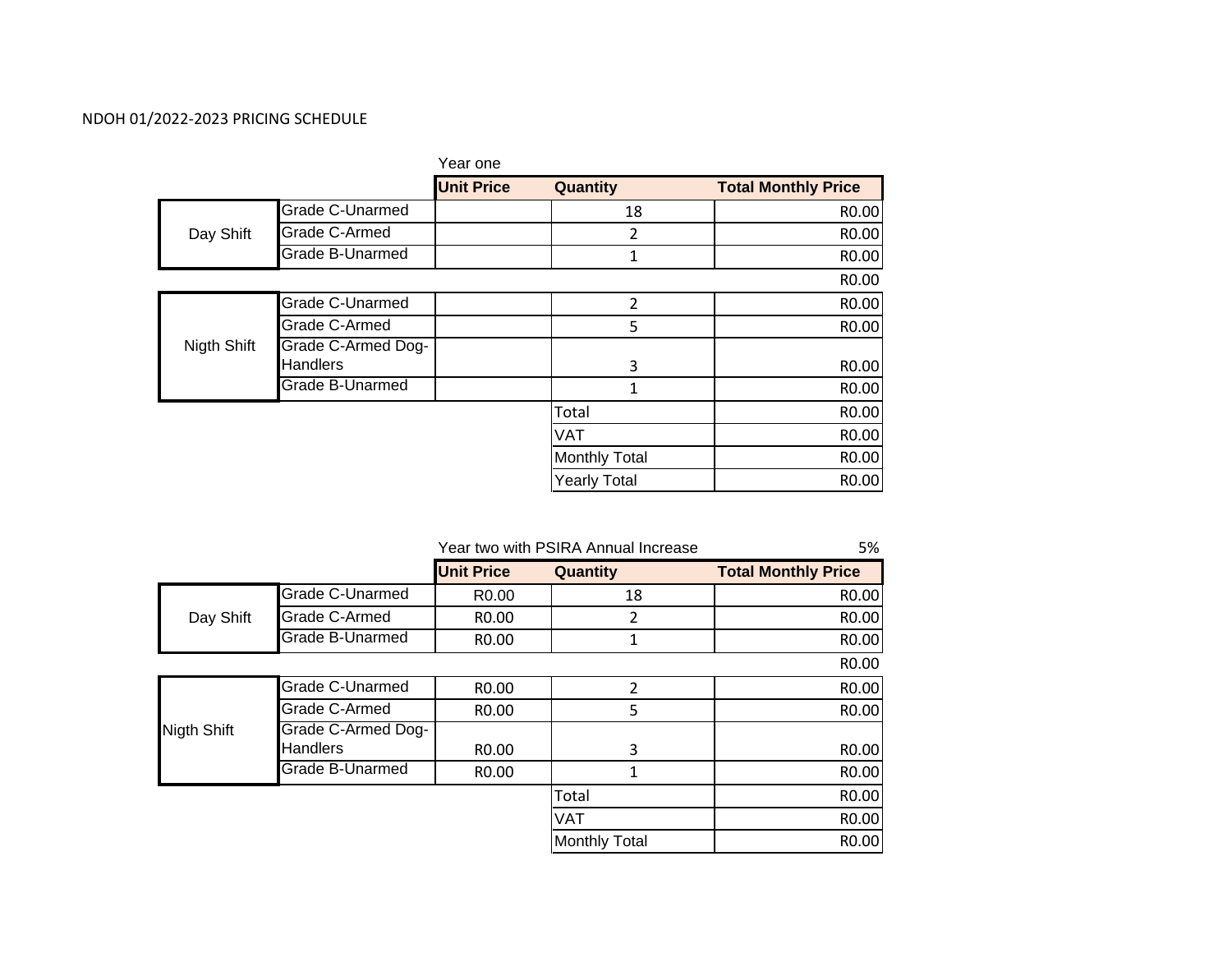|--|

|                 |                        | Year three with PSIRA Annual Increase | 5%                   |                            |
|-----------------|------------------------|---------------------------------------|----------------------|----------------------------|
|                 |                        | <b>Unit Price</b>                     | Quantity             | <b>Total Monthly Price</b> |
|                 | Grade C-Unarmed        | R <sub>0.00</sub>                     | 18                   | R0.00                      |
| Day Shift       | Grade C-Armed          | R <sub>0</sub> .00                    | 2                    | R0.00                      |
|                 | <b>Grade B-Unarmed</b> | R <sub>0</sub> .00                    | 1                    | R0.00                      |
|                 | R <sub>0</sub> .00     |                                       |                      |                            |
|                 | Grade C-Unarmed        | R0.00                                 | $\overline{2}$       | R0.00                      |
|                 | Grade C-Armed          | R <sub>0</sub> .00                    | 5                    | R0.00                      |
| Nigth Shift     | Grade C-Armed Dog-     |                                       |                      |                            |
|                 | <b>Handlers</b>        | R <sub>0</sub> .00                    | 3                    | R0.00                      |
| Grade B-Unarmed |                        | R0.00                                 | 1                    | R0.00                      |
|                 |                        |                                       | Total                | R0.00                      |
|                 |                        |                                       | <b>VAT</b>           | R0.00                      |
|                 |                        |                                       | <b>Monthly Total</b> | R0.00                      |
|                 |                        |                                       | <b>Yearly Total</b>  | R0.00                      |

**Total Contract Amount (36 Months)**

| ____<br><b>Service Service</b> | <b>Service Service Service</b> |  |
|--------------------------------|--------------------------------|--|
|                                |                                |  |

|                                                           | Equipments        |           |                    |  |  |  |
|-----------------------------------------------------------|-------------------|-----------|--------------------|--|--|--|
|                                                           | <b>Unit Price</b> | Quantity  | <b>Total Price</b> |  |  |  |
| <b>Safety Crowed</b><br>Barricade (5 Meter<br>Extendable) |                   | 10        |                    |  |  |  |
| <b>Patrol Bicycles</b>                                    |                   | 2         |                    |  |  |  |
| <b>Drone For Patrol</b>                                   |                   |           |                    |  |  |  |
|                                                           |                   | Sub-total |                    |  |  |  |
|                                                           |                   | VAT       |                    |  |  |  |
|                                                           |                   | Total     |                    |  |  |  |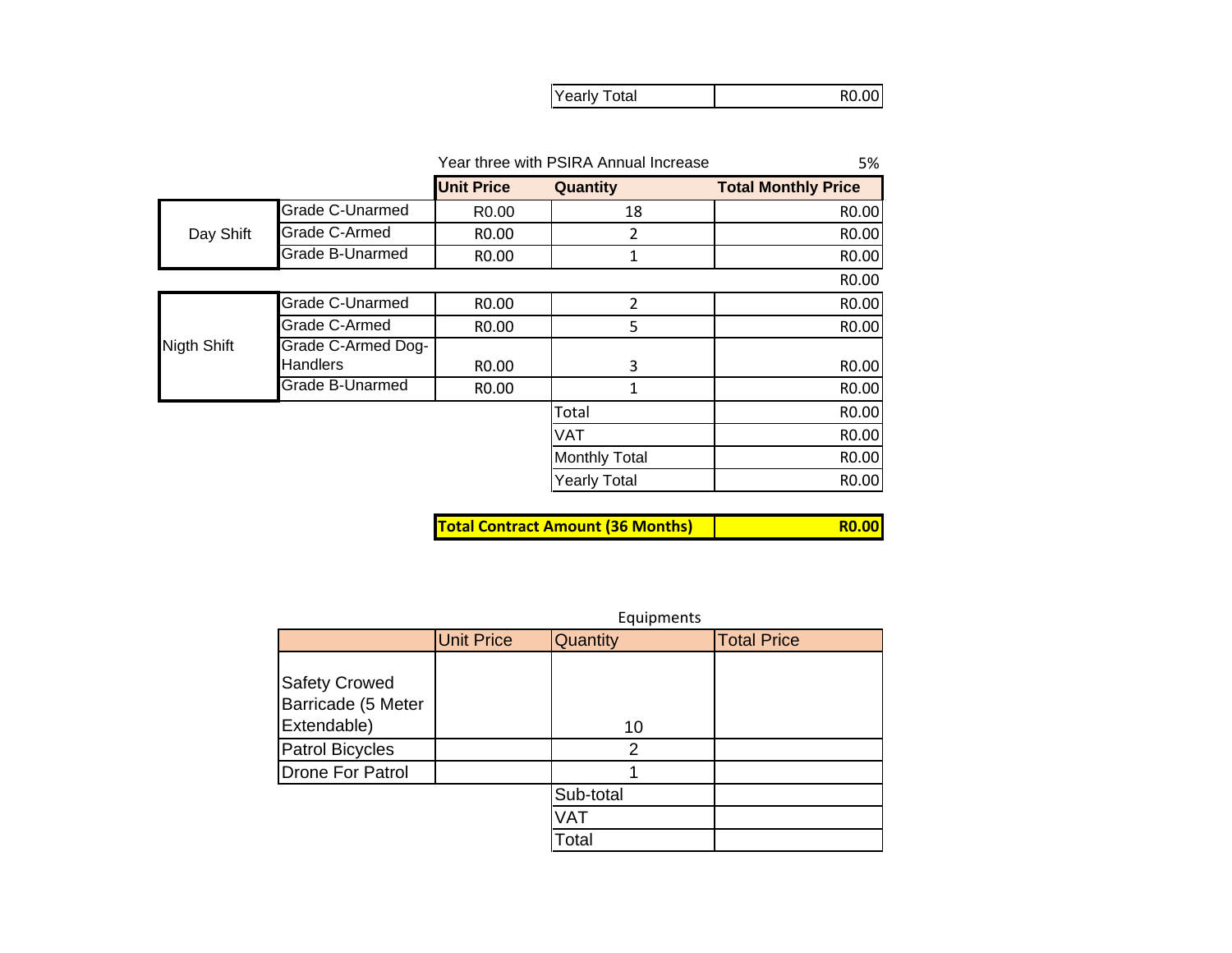**SBD 3.2** 

## **PRICING SCHEDULE – NON-FIRM PRICES (PURCHASES)**

# **NOTE: PRICE ADJUSTMENTS WILL BE ALLOWED AT THE PERIODS AND TIMES SPECIFIED IN THE BIDDING DOCUMENTS.**

**IN CASES WHERE DIFFERENT DELIVERY POINTS INFLUENCE THE PRICING, A SEPARATE PRICING SCHEDULE MUST BE SUBMITTED FOR EACH DELIVERY POINT** 

Name of Bidder……………………………………………………………Bid number: NDOH 01/2022-2023

Closing Time 11:00 ……………………………………………………. Closing date: 06 June 2022.

OFFER TO BE VALID FOR 120 DAYS FROM THE CLOSING DATE OF BID.

| <b>ITEM</b><br>NO.       | <b>QUANTITY</b>                                  | <b>DESCRIPTION</b> | <b>BID PRICE IN RSA CURRENCY</b><br>** (ALL APPLICABLE TAXES INCLUDED) |
|--------------------------|--------------------------------------------------|--------------------|------------------------------------------------------------------------|
| $\blacksquare$           | Required by:                                     |                    |                                                                        |
|                          | At:                                              |                    |                                                                        |
| $\blacksquare$           | Brand and model                                  |                    |                                                                        |
| ٠                        | Country of origin                                |                    |                                                                        |
| $\blacksquare$           | Does the offer comply with the specification(s)? |                    | *YES/NO                                                                |
| $\overline{\phantom{a}}$ | If not to specification, indicate deviation(s)   |                    |                                                                        |
| $\overline{\phantom{a}}$ | Period required for delivery                     |                    |                                                                        |
|                          | Delivery:                                        |                    | *Firm/not firm                                                         |

\*\* "all applicable taxes" includes value- added tax, pay as you earn, income tax, unemployment insurance fund contributions and skills development levies.

\*Delete if not applicable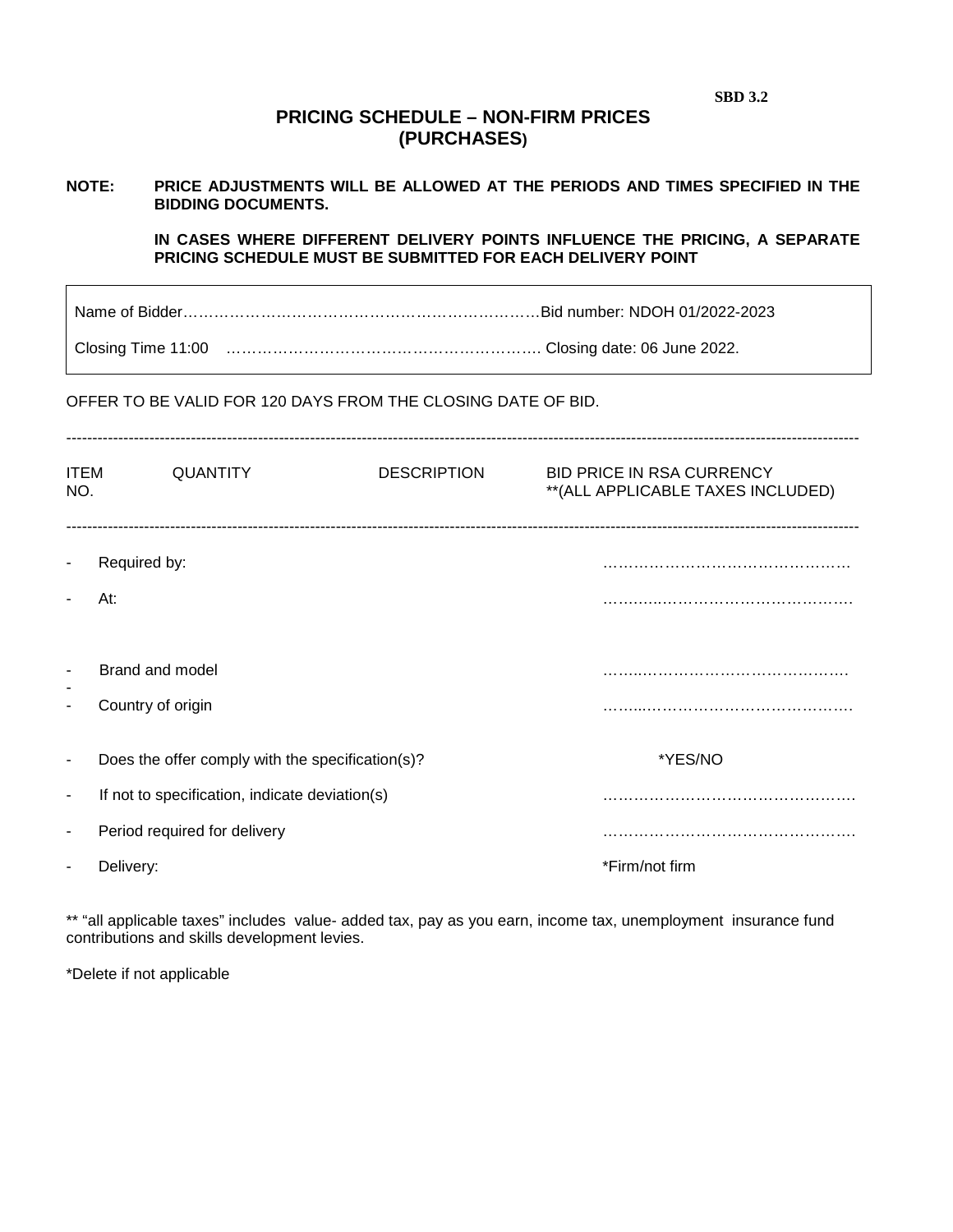### **PRICE ADJUSTMENTS**

#### **A NON-FIRM PRICES SUBJECT TO ESCALATION**

- 1. IN CASES OF PERIOD CONTRACTS, NON FIRM PRICES WILL BE ADJUSTED (LOADED) WITH THE ASSESSED CONTRACT PRICE ADJUSTMENTS IMPLICIT IN NON FIRM PRICES WHEN CALCULATING THE COMPARATIVE PRICES
- 2. IN THIS CATEGORY PRICE ESCALATIONS WILL ONLY BE CONSIDERED IN TERMS OF THE FOLLOWING FORMULA:

$$
Pa = (1 - V)Pt \left( D1 \frac{R1t}{R1o} + D2 \frac{R2t}{R2o} + D3 \frac{R3t}{R3o} + D4 \frac{R4t}{R4o} \right) + VPt
$$

Where:

| $=$ | The new escalated price to be calculated.                                                                                                               |
|-----|---------------------------------------------------------------------------------------------------------------------------------------------------------|
| =   | 85% of the original bid price. Note that Pt must always be the<br>original bid price and not an escalated price.                                        |
|     | Each factor of the bid price eg. labour, transport, clothing, footwear,<br>etc. The total of the various factors D1, D2etc. must add up to<br>$100\%$ . |
|     | Index figure obtained from new index (depends on the number of<br>factors used).                                                                        |
|     | Index figure at time of bidding.                                                                                                                        |
|     | 15% of the original bid price. This portion of the bid price remains firm<br>i.e. it is not subject to any price escalations.                           |
|     |                                                                                                                                                         |

3. The following index/indices must be used to calculate your bid price:

| IndexDatedIndexDatedDated |  |
|---------------------------|--|
|                           |  |

4. FURNISH A BREAKDOWN OF YOUR PRICE IN TERMS OF ABOVE-MENTIONED FORMULA. THE TOTAL OF THE VARIOUS FACTORS MUST ADD UP TO 100%.

| <b>FACTOR</b><br>(D1, D2 etc. eg. Labour, transport etc.) | PERCENTAGE OF BID PRICE |
|-----------------------------------------------------------|-------------------------|
|                                                           |                         |
|                                                           |                         |
|                                                           |                         |
|                                                           |                         |
|                                                           |                         |
|                                                           |                         |
|                                                           |                         |
|                                                           |                         |
|                                                           |                         |